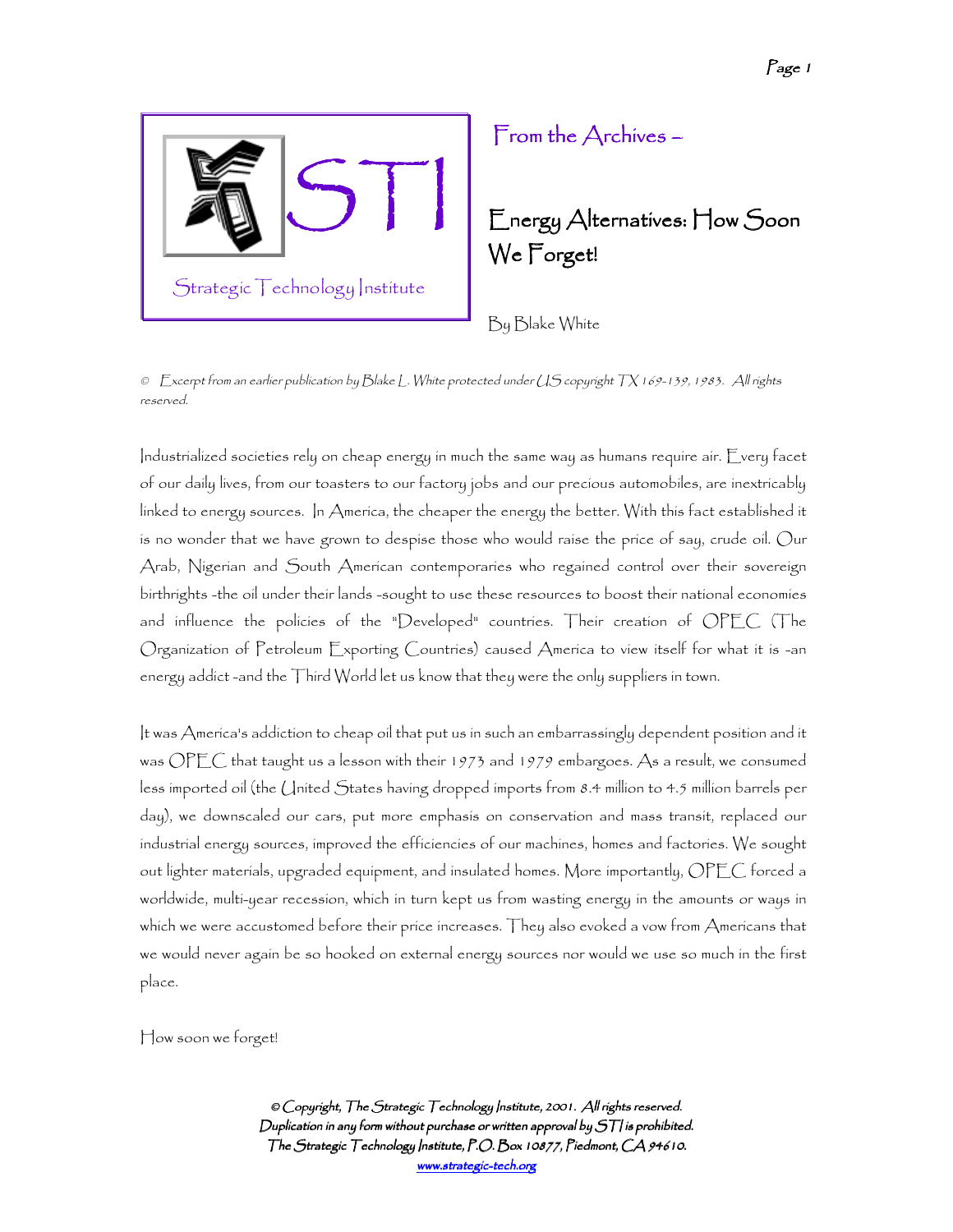Alarming signals are being sounded throughout our economy. These signals are not as overt as gas lines or big fin-equipped cars; indeed they are quite subtle. As OPEC scrambles to save their cartel we see what is apparently an oil glut. Oil prices are beginning to drop, albeit slowly, and OPEC's poorer countries continue to break ranks with the richer ones (such as Saudi Arabia) by lowering prices, further weakening the cartel.

What is America's response? Instead of remembering our vow of independence and energy thrift we once again take the short-term view and follow market prices. Concentrating on market prices, reflecting only immediate supply prospects, has caused the shortsighted leaders of our economy to become apathetic with regard to energy threats. Consumers are also becoming complacent conservers and domestic energy producers are increasingly hesitant to invest in alternative sources. Recently a Big Three automaker alluded to American consumers' returning demand for big cars and as such they could potentially see a retooling to meet that demand. Ridiculous! The American auto manufacturers barely escaped death from the Japanese competition in the small car market with help from a protectionist government and corporate bailouts in the form of billion dollar loans at taxpayers' expense. Are they so ignorant (or is it just arrogance) that they fail to heed the warnings of the past decade? Big cars are out! High energy consumption is out!

We must not be fooled by temporary oil gluts. Our commitment to energy independence and conservation must be reinforced and as such America must not be lulled into ignoring our vulnerability as we seemingly have by our abandonment of funds for energy related research and development.

Have we forgotten that with only 6 percent of the world's population, the  $\cup$  S. currently consumes over one-third of its energy? Even the energy consumption in other highly developed nations pales in contrast to America's. In Sweden and West Germany, for example, per capita consumption of energy is only half that of the U.S. even though their standard of living is comparable to ours. The U.S. consumes more energy annually than all the countries of Western Europe combined, even though their population exceeds ours by 75 percent. Our energy flow-through was more in 1970 than the world's four other consuming nations combined -the Soviet Union, Japan, West Germany, and Great Britain.

When America's energy consumption is compared to that of poor Third World nations, the figures become so disparate that comparisons become practically obscene. How do we justify the relative energy advantage of the  $\cup$ . S. when a country like Haiti consumes the equivalent of only 68 pounds

> © Copyright, The Strategic Technology Institute, 2001. All rights reserved. Duplication in any form without purchase or written approval by  $S\mathcal{T}$  is prohibited. The Strategic Technology Institute, P.O. Box 10877, Piedmont, CA 94610. www.strategic-tech.org